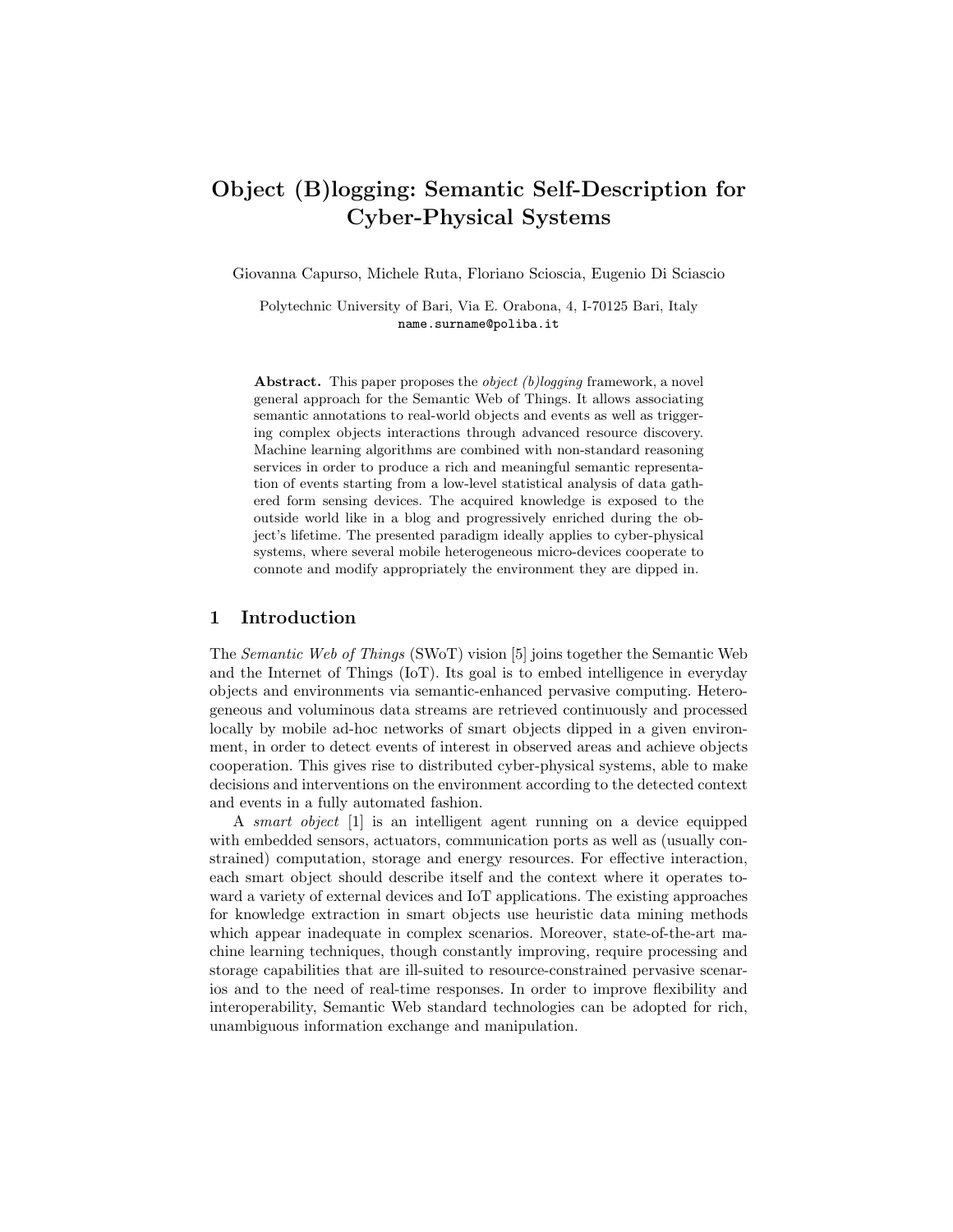The proposed *object (b)logging* approach aims to leverage the integration of standard supervised machine learning techniques with non-standard semantic-based inference services [6] to enable smart objects to produce and share a high-level description about themselves and the environment they are located in, as in a decentralized micro-log. According to this vision smart things are able to continuously enrich their basic descriptive core following events and phenomena they detect and expose a description toward the rest of the world in a self-contained fashion like in a blog.

In order to prove the effectiveness of such a framework, an early experimental testbed has been developed using an Arduino  $U_{n0}$ <sup>1</sup> board. Preliminary tests and evaluations have been carried out and reported here, allowing to sketch refinement perspectives and future work.

## 2 Essential Background

In order to enable smart objects to share machine-understandable, unambiguous domain knowledge and to perform automated reasoning, Semantic Web languages and technologies grounded on Description Logics (DLs) [2] have been adopted. Specifically, current framework implementation relies on the Attributive Language with unqualified Number restrictions  $(ALN)$  DL. It provides adequate expressiveness, while granting polynomial complexity to both standard and non-standard inference services. The reader is assumed to be familiar with DLs and standard reasoning basics.

The proposed approach leverages semantic matchmaking [6] for context detection. Given a request R and a resource S as concept expressions satisfiable w.r.t. a common ontology  $\mathcal{T}$ , the following non-standard inferences have been adopted to support approximate matches [6]:

- Concept Contraction: if R and S are not compatible, it determines which part of  $R$  is conflicting with  $S$ . By retracting conflicting requirements  $G$ (for Give up) from R, a concept K (for Keep) is obtained, representing a contracted version of the original request, such that  $K \cap S$  is satisfiable in  $\mathcal{T}$ .
- Concept Abduction: when R and S are compatible but S does not subsume R, it determines a concept  $H$  (for *Hypothesis*) representing what should be hypothesized in S in order to completely satisfy R.

If  $R$  and  $S$  are incompatible (partial/disjoint match), one can use Concept Contraction to extract the compatible part  $K$  and move to a potential/intersection match. Then Concept Abduction can be used to obtain the required  $H_K$  for reaching a full match. Furthermore, penalty functions can be computed based on on the structure and number of concepts in  $G$  and  $H_K$  [6], defining a wellfounded semantic distance measure, which can be used to rank a set of resources by relevance (i.e., semantic affinity) w.r.t. the request.

<sup>1</sup> https://www.arduino.cc/en/main/arduinoBoardUno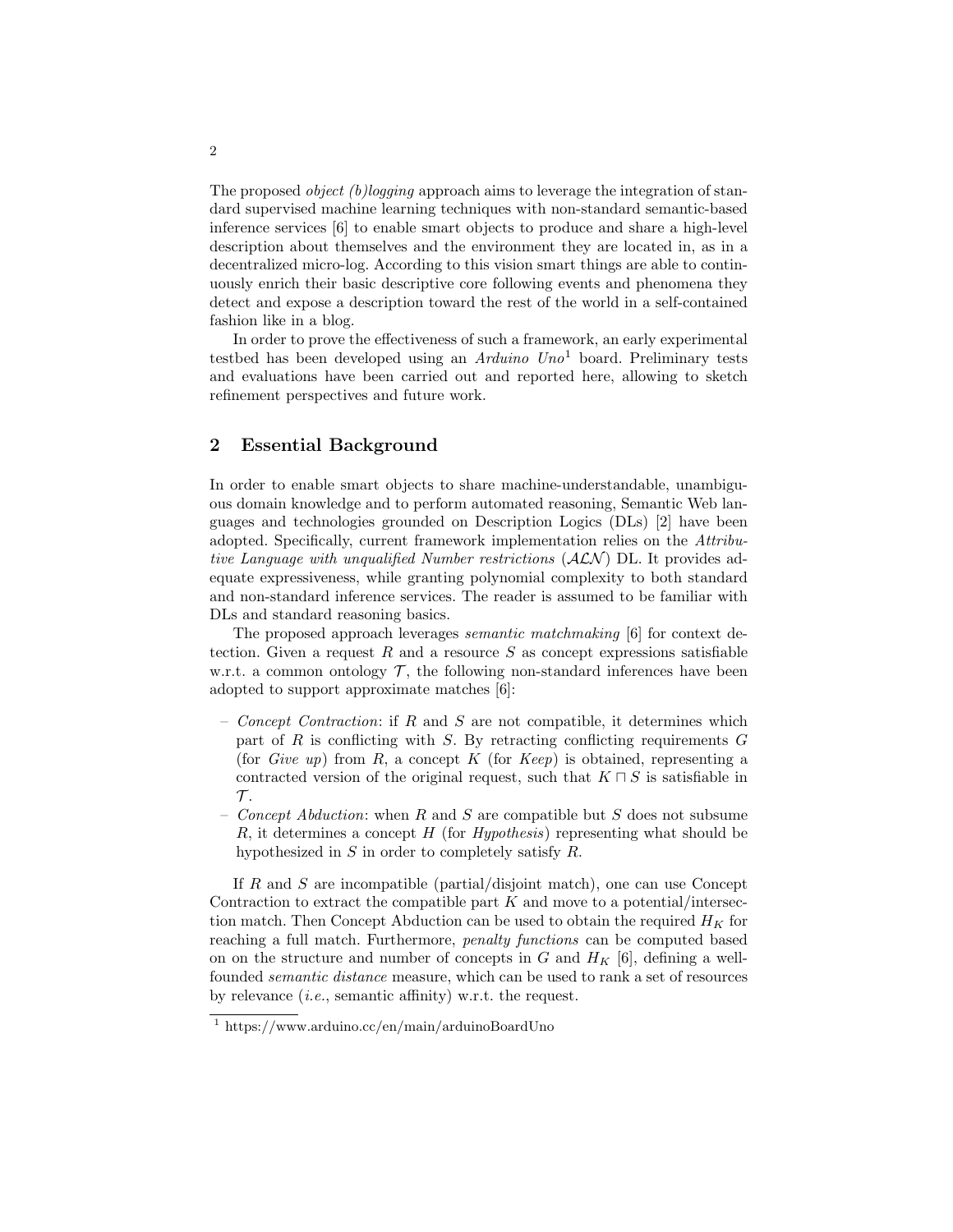# 3 Put Semantics in Cyber-Physical Systems: the Object (B)logging approach

Object (b)logging is based on the design, development and optimization of knowledge representation techniques to analyze and interpret continuous streams of heterogeneous data in order to build and exchange a structured and formal representation of an environment, process, subject or any other entity of interest in a cyber-physical system. Each object equipped with an embedded reasoning micro-engine can perform automated inference procedures to derive previously implicit knowledge out of information gathered from the environment or other smart entities. The overall goal is to bridge the semantic gap between low-level observations and high-level detected phenomena, enabling the development of autonomous smart things, each logging high-level context-aware descriptions. This is not allowed by conventional paradigms, such as Complex Event Processing (CEP). The major advantages the envisioned framework offers compared to CEP systems are a fully distributed architecture and more flexible reasoning.

The key aspect of object (b)logging is sharing the information produced and learned by all entities involved in the observed area as in a blog. The proposed approach envisions the blog as the collection of all the information learned and produced by every involved actor, through which it is possible to achieve a goal. More formally, a blog is composed by the semantic descriptions referred to a domain ontology progressively enriched during the objects' lifetime. It is based on a logical descriptive core and is used for intelligent interpretation of retrieved information.

Each object dipped in a given environment collects data from sensors and processes them in order to produce a high-level annotation of detected events and conditions. By evaluating this descriptive information, implicit knowledge is derived on-the-fly for identifying the task set needed to eventually change the environment state. Then each object automatically infers what useful capabilities it can provide and acts accordingly, in a decentralized and collaborative fashion.

Mobile and pervasive scenarios are featured by severe resource limitations influencing processing, memory, storage and energy consumption. Hence, systems and applications should take into account hardware and software constraints on pervasive object capabilities. The object (b)logging vision enables activity monitoring and recognition without requiring large computational resources. Machine learning algorithms combined with non-standard semantic-based reasoning allow managing approximate matches in order to compensate for possible anomalies in data gathering and communication, so increasing robustness and flexibility in sensing, interpreting and interacting in cyber-physical systems.

The (b)logging activity is a continuous process, composed of the tasks depicted in Figure 1:

– Characterize the context of each smart object in a fully automatic way, starting from a descriptive ontological core and sensed environmental data, generating semantically rich and compact context descriptions. This is achieved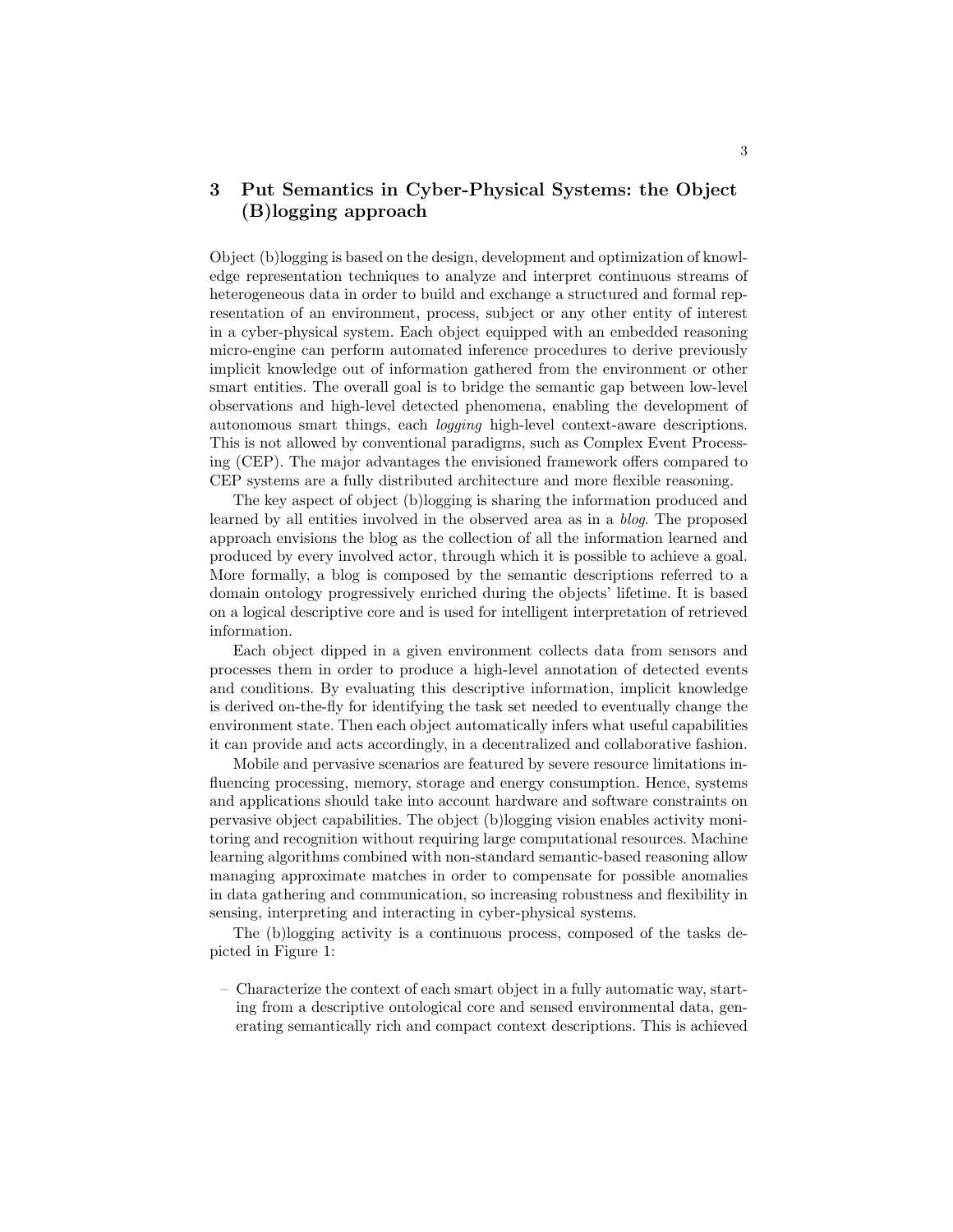

Fig. 1. Block diagram of the proposed approach for object (b)logging

by exploiting the integration of standard supervised machine learning techniques with non-standard inferences described in Section 2.

- Manage annotated data as a continuous stream of information by means of stream reasoning techniques [3, 4], providing the means to harness the flow of semantically annotated updates progressively improved during the object's lifetime.
- Achieve objects cooperation through the blog for triggering actions, taking decisions or making interventions on the environment by leveraging semantic matchmaking between available capabilities and required goals and tasks.

The proposed vision results as a general-purpose, cross-domain semanticbased facilitator for analyzing raw environmental data gathered via heterogeneous sensing devices in an environment, interpreting information and associating high-level characterization suitable for planning proper feedback in cyberphysical systems.

### 4 Preliminary Results and Conclusion

An early Java-based prototype interacting with Arduino Uno board has been developed and tested, basically devoted to assess feasibility of the proposed ideas. The semantic matchmaking on  $ALN$  DL (b)log entities grounding knowledge extraction is in charge to  $Mini-ME$  reasoning engine [6], which is suitable for computationally constrained nodes. Preliminary performance evaluation was focused on fire risk monitoring in confined environments. Data were collected through Arduino board equipped with additional sensors in 10 s observation windows and 50% window overlap degree. Each experiment involved tasks described in Section 3 carried out in a continuous process through 200 iterations. Time was measured embedding timestamp instructions in the source code. Figure 2 reports on turnaround time results per iteration. As expected, there are peaks in the first iterations, due to preliminary access to configuration files and data structure initialization. Subsequently, processing required less than 100 ms for each 10 s data window.